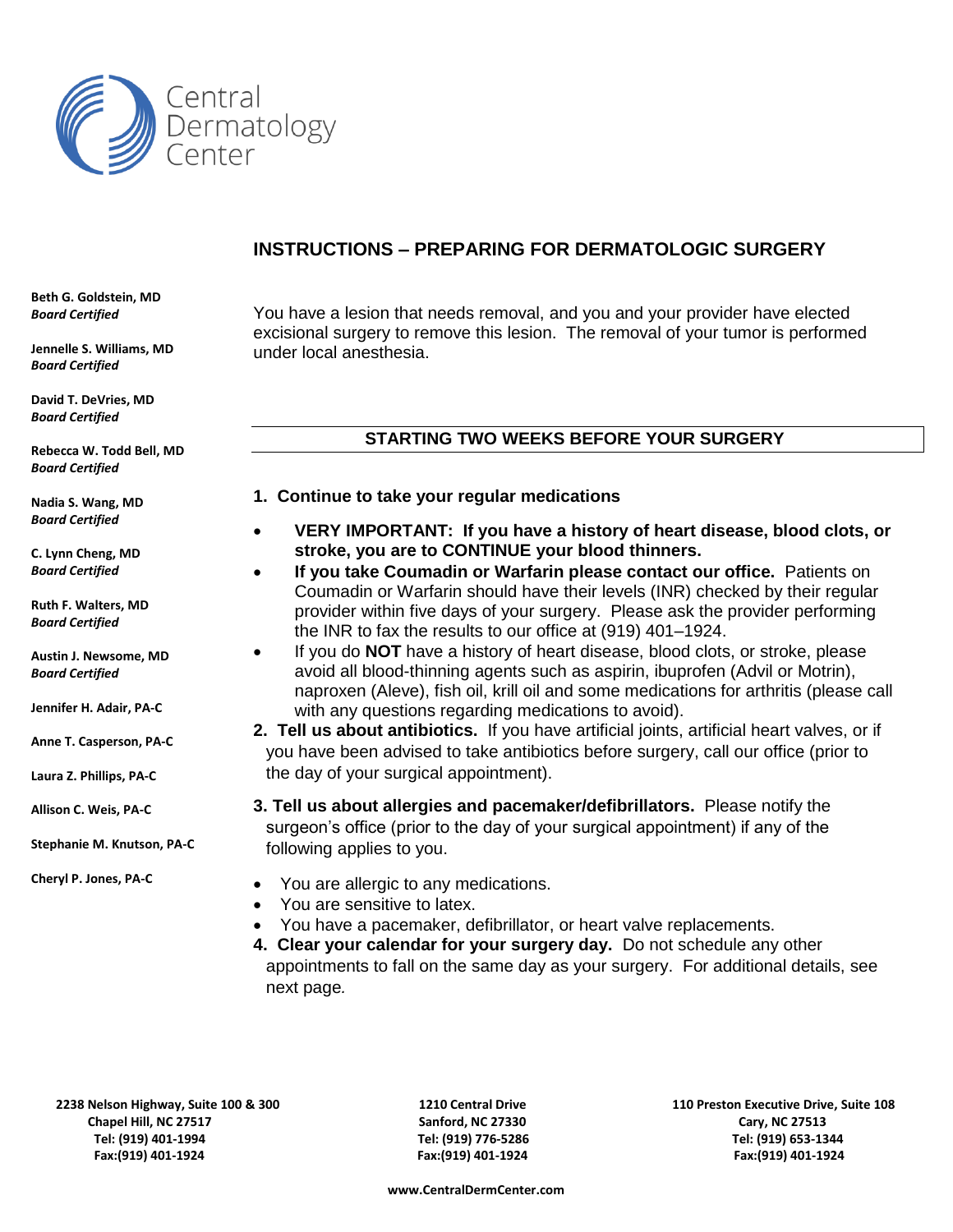- **1. Most of the important preparations for your surgical experience are in this document.** We strongly urge you to review this before you arrive for your appointment. If you have questions before your appointment regarding the contents of this information, please do not hesitate to contact the office at your convenience.
- **2. It is much less stressful if you have no pending appointments or obligations on the day of your surgery.** This will minimize any stress or worry of needing to leave the office by a certain time.
- **3. Take your regularly prescribed medications. You should also eat breakfast or lunch before coming into the office.**
- **4. Please wear comfortable clothing, do not wear a pullover shirt.** If you are having surgery on your scalp, face, or neck, then wear a shirt that you are not required to pull over your head to remove. Please wear clothing that can get soiled.
- **5. Do not wear cosmetics or contact lenses if surgery is on your face.**
- **6. Bring a sweater and/or blanket (optional).** The office temperature is typically kept cool, so you might want to bring a sweater, light jacket, or blanket.
- **7. Have crutches or a cane at home if you are having surgery on your lower leg or foot.**
- **8. In the vast majority of cases, you will be medically able to drive home; however, we recommend that you bring a driver. If the surgery site is near your eye, or any other location that would interfere with safe driving practices, we do request that you bring a driver.**
- **9. In order to perform proper wound care in the postoperative period, you will need bandage changes, which require bandage materials.** There are materials available in our office for a nominal fee of \$8.00 - \$15.00.
- **10. The timing of suture removal depends largely upon the location of your procedure and your subsequent reconstructive procedure.** Typically, sutures on the face are allowed to remain in place for 5-7 days, trunk & arms 14 days, and legs & scalp up to 21 days. You will need to plan to come back to the office to have these sutures removed. To reduce the appearance of scarring, sutures **MUST** be removed punctually. For that reason, it is unwise to schedule a lengthy trip or vacation immediately following your surgery. We will make every effort to minimize the number of return visits you will need to make. After the sutures are removed, a typical follow up visit will be scheduled 6-12 weeks later, to make note of how you are healing. At that time, in most cases, you are returned to the care of your referring provider.
- **11. Your physical limitations following surgery are unpredictable.** Your ability to return to your normal activities depends largely upon the size, location, and complexity of your surgical site, and type of skin cancer. We will answer every question regarding post-operative activities on the day of your surgery.

# **12. If you have a question about your bill, please contact our billing department at (919) 442-2414.**

I understand that you are probably anxious regarding your upcoming surgical appointment. I hope that this information will help to ease any anxiety and properly prepare you for your surgical visit. My staff and I are dedicated to provide you with the most current and safe surgical treatment for your skin cancer. If you have any suggestions to improve your visit with us, please do not hesitate to mention these suggestions to my staff or to me personally.

Feel free to ask questions before, during, and/or after your visit. My staff and I are happy to work with you in order to ensure a smooth and successful outcome.

- *Beth Goldstein, MD*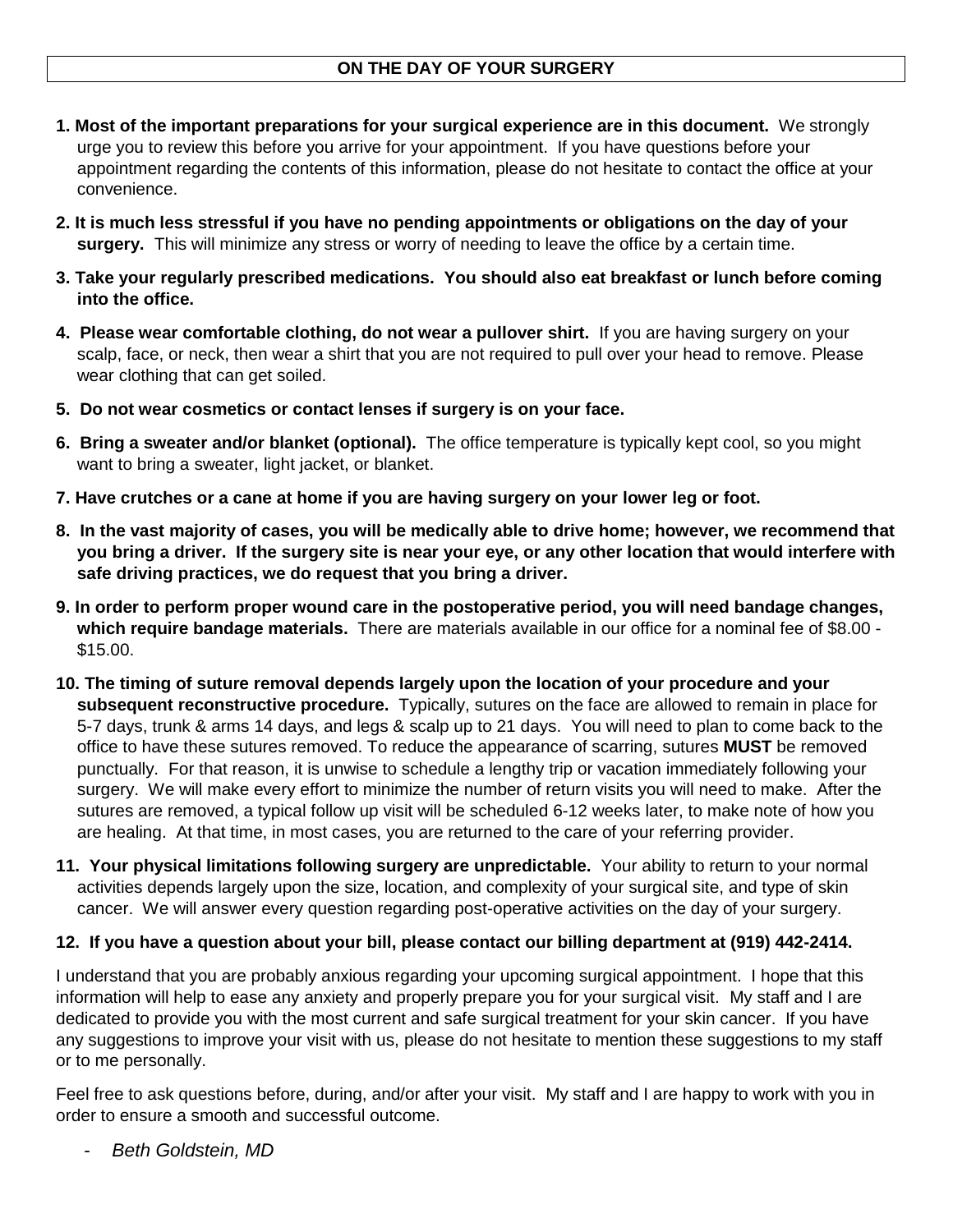Risks of excisional surgery of the skin include but are not limited to the following:

- **Recurrence** of the tumor at a later time. This is rare, but possible.
- **Infection** at the surgery site; sometimes antibiotics may be required.
- **Bleeding** at the surgery site.
- **Fainting** Please notify us if you tend to faint.
- **Damage to sensory nerves** this type of damage is common with skin surgery and can cause a change in the feeling or sensation at, and sometimes around, the surgery site. This is due to damage to sensory nerves. This sensory change often occurs, but usually resolves over a period of a few months. Sometimes this sensory change can be permanent with numbness and/or tingling.
- **Damage to motor nerves** this type of damage is rare. Motor nerve damage, if it occurs, is usually permanent. This would mean that you would lose the ability to move specific muscles. Usually facial muscles are involved. The most common motor nerves at risk are the ones that raise the eyebrow and the one that curls your lower lip. Ability to shrug the shoulders is rarely at risk if the tumor is located on the back or side of the neck.
- **Scarring** there is always a scar with any type of surgery. The size of the scar is dependent on the size of the tumor. Sometimes scars can be raised (hypertrophic) or keloids can form. Much of this risk is dependent on the site of the surgery and your skin type. Occasionally, a second procedure is needed to improve the appearance of a scar.
- **Necrosis (loss of surgical repair)** this is most likely if your surgical repair includes a flap or graft.
- **Opening of the simple repair** is also possible post operatively. Smoking makes this more likely.
- **Allergic reaction** there is always a small risk of an allergic reaction to any medication; including the local anesthesia you will receive. Please let the doctor know if you have any known allergic reactions. These reactions can be severe, even causing death in rare instances.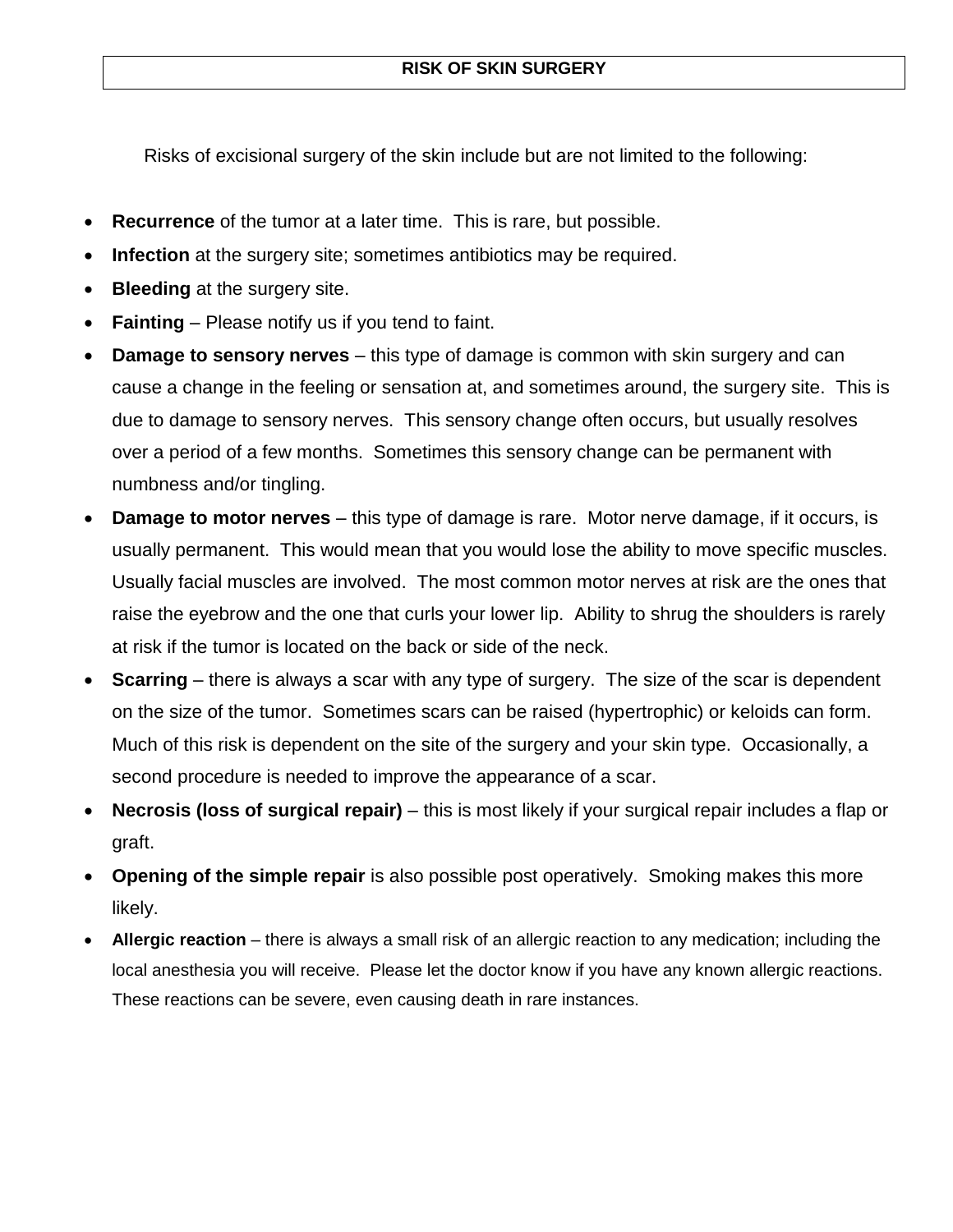# **Postoperative Wound Care Instructions**



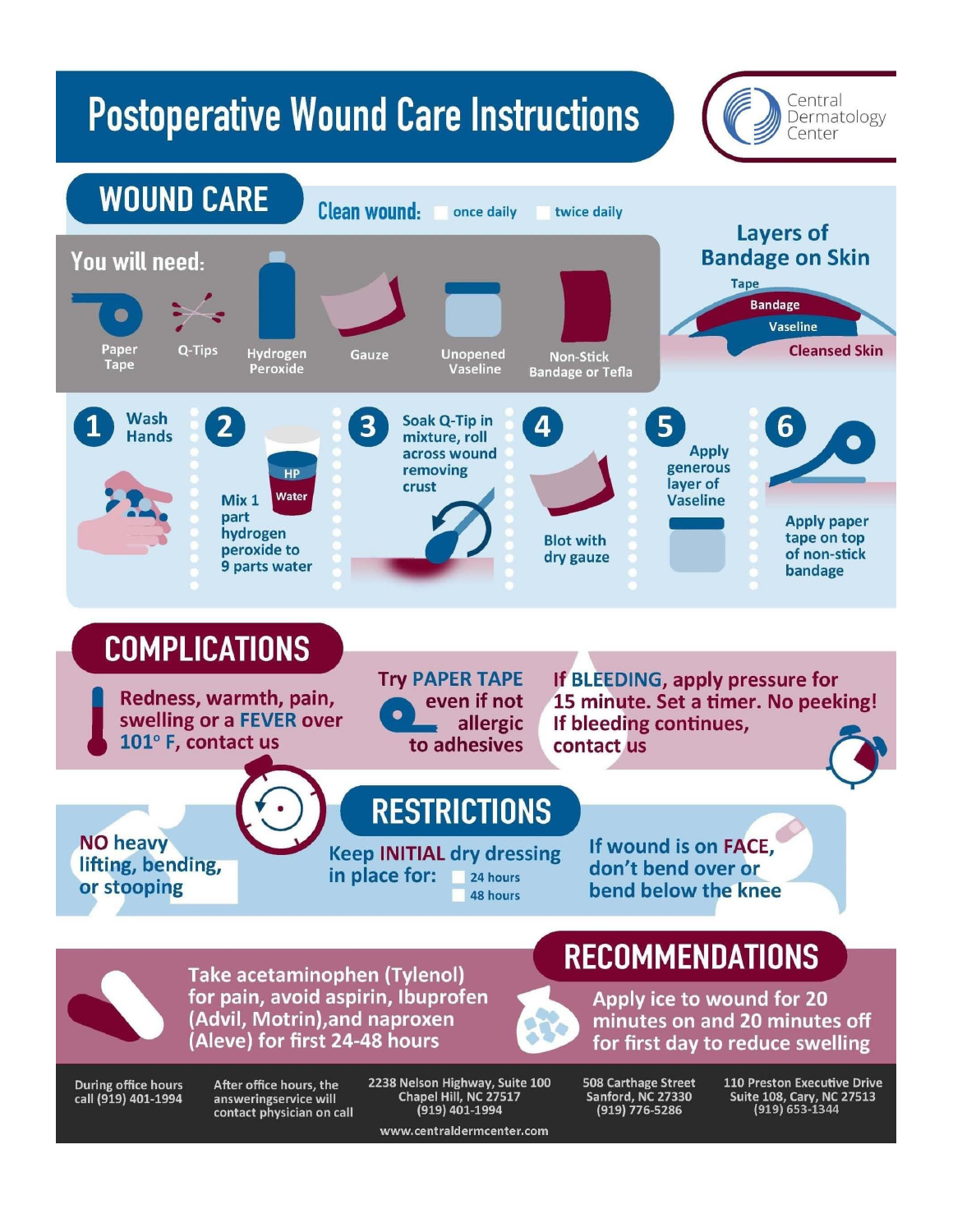# **\*\*Caution: Your GPS may not find this address\*\***

#### **Driving Directions to Central Dermatology Center-Chapel Hill Office**

2238 Nelson Highway, Suite 100 Chapel Hill, NC 27517 (919)401-1994

#### **\*\*Alternative GPS address- 100 Celeste Circle, Chapel Hill, NC 27517\*\***

#### **FROM RALEIGH/CARY/RTP**

Take I-40 West to Exit 273A to merge onto NC Hwy 54W toward Chapel Hill. Stay in the far right lane on the cloverleaf exit ramp. Once on Highway 54, pass through 2 stoplights (the second of which is Farrington Rd.) After passing through the  $2^{nd}$  stoplight, take the first right. Take an immediate right turn on to Nelson Highway. Central Dermatology is in the first building on the left. Please check in at Suite 100, the first door on the left.

#### **FROM HILLSBOROUGH/MEBANE/GREENSBORO**

Take I-40 East to Exit 273. At the end of the exit ramp, take a right at the light. After passing through the stoplight, which is Farrington Road, take the first right. Take an immediate right turn on to Nelson Highway. Central Dermatology is in the first building on the left. Please check in at Suite 100, the door farthest to the left.

#### **FROM SANFORD/PITTSBORO**

Take Highway 15-501 North toward Chapel Hill. Take the exit for 15-501 and 54 East TOGETHER toward Raleigh. After less than a mile, take a second exit for 54 East. You will pass the Friday Center on the right and the Meadowmont development on your left. At the Huntingridge Road stoplight, take a left. Take an immediate right onto Nelson Highway at the stop sign. Continue through the first stop sign on Nelson Highway, and Central Dermatology is in the first building on the left. Please check in at Suite 100, the door farthest to the left. If you pass Hardees or cross I-40, you have gone too far.

#### **FROM SILER CITY**

Take 64 East to Highway 15-501 North toward Chapel Hill. Take the exit for 15-501 North and 54 East TOGETHER toward Raleigh. After less than a mile, take a second exit for 54 East. You will pass the Friday Center on the right and the Meadowmont development on your left. At the Huntingridge Road stoplight, take a left. Take an immediate right onto Nelson Highway at the stop sign. Continue through the first stop sign on Nelson Highway. Central Dermatology is in the first building on the left. Please check in at Suite 100, the first door on the left. If you pass Hardees or cross I-40, you have gone too far.

#### **FROM THE PINEHURST AREA**

Take US 1 North toward Sanford. In Sanford, take US 15-501 North toward Chapel Hill. Take the exit for 15-501 & 54 East TOGETHER toward Raleigh. After less than a mile, take the second exit for 54 East. You will pass the Friday Center on the right and the Meadowmont development on your left. At the Huntingridge Road stoplight, take a left. Take an immediate right onto Nelson Highway at the stop sign. Continue through the first stop sign on Nelson Highway. Central Dermatology is the first building on the left. Please check in at Suite 100, the first door on the left. If you pass Hardees or cross I-40, you have gone too far.

#### **FROM 1-85 IN NORTHERN DURHAM/CREEDMOOR/BUTNER**

Take I-85 South to Highway 15-501 South. On Highway 15-501 South, merge onto I-40 East. Take exit 273 and at the light at the end of the exit ramp, turn right. Pass through the Farrington Road stoplight, and take the first right. Take an immediate right onto Nelson Highway. Central Dermatology is in the first building on the left. Please check in at Suite 100, the first door on the left.

#### **FROM FAYETTEVILLE**

Take I-95 North until exit 81, where you will merge onto I-40 West toward Raleigh. From I-40, take exit 273A for 54 West toward Chapel Hill. Stay in the far right lane as you exit on the cloverleaf. Pass through two traffic lights (the  $2<sup>nd</sup>$  light is at Farrington Rd), and you will see a Hardees on the left. Take the first right after the Farrington Road traffic light, and take an immediate right onto Nelson Highway. Central Dermatology is in the first building on the left. Please check in at Suite 100, the first door on the left.